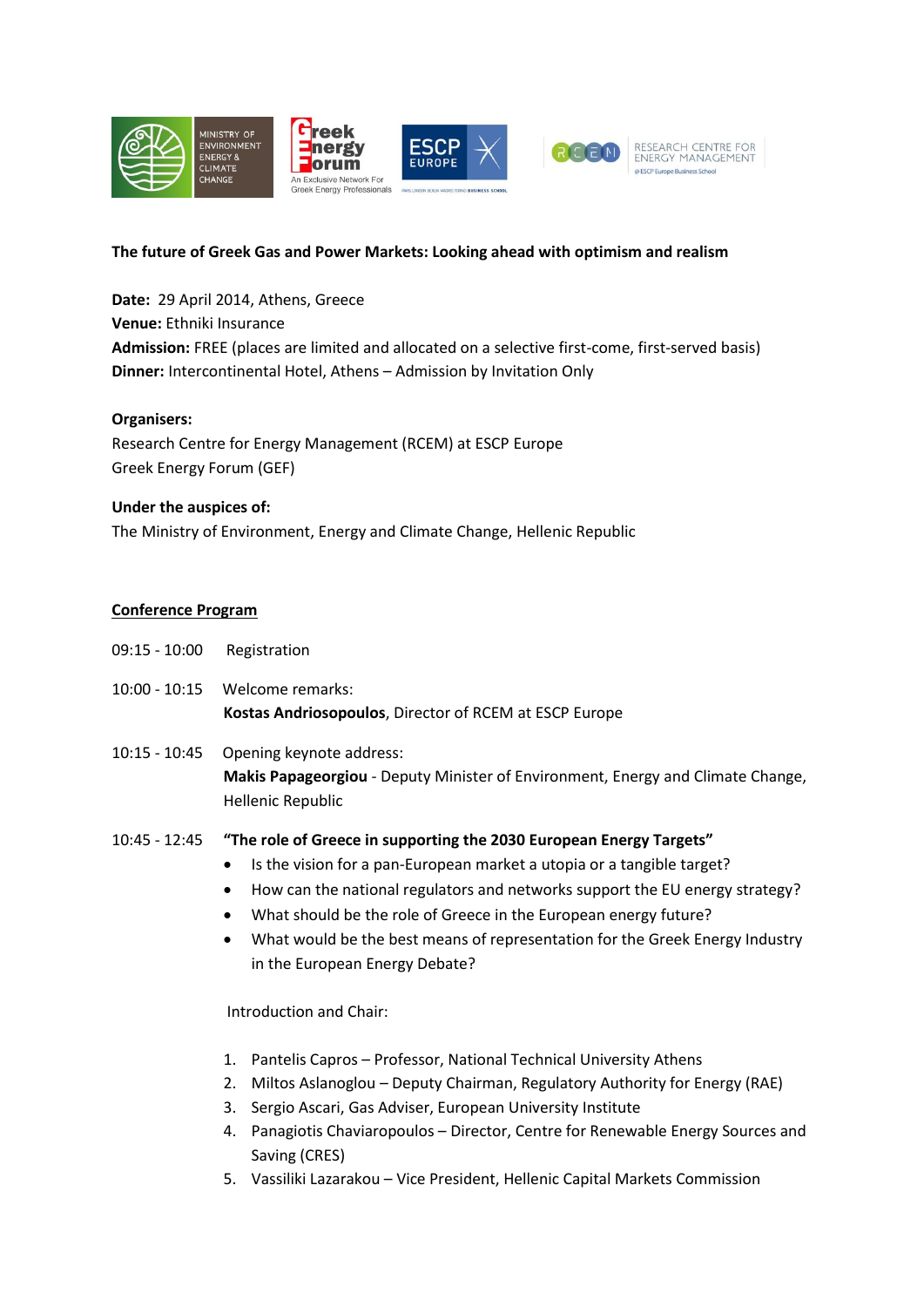6. George Kremlis - Acting Director ENV.D. Implementation, Governance and Semester, European Commission

## 12:45 - 13:45 Light Lunch

#### 13:45 - 15:30 "**Liberalisation of the Natural Gas Market and the road to a Trading Hub**"

- What are the requirements and the prospects for the establishment of a regional gas trading hub (virtual trading point) in the Balkans?
- Which are the necessary measures for boosting competition within the domestic natural gas market?
- What could attract more international energy firms to seek active involvement in the Greek market?
- What will be the benefits for the consumers?

Introduction and Chair: **Alexandros Lagakos**, Senior Gas Analyst, Shell – Chairman of Greek Energy Forum

- 1. Konstantinos Xifaras CEO, Hellenic Gas Transmission System Operator (DESFA)
- 2. Roberte Kesteman General Manager, EPA Thessaloniki & EPA Thessalia
- 3. Thierry Bros Senior Analyst European Gas and LNG, Societe Generale
- 4. Michalis Thomadakis Board Member, Regulatory Authority for Energy (RAE)
- 5. Panayotis Kanellopoulos Managing Director, M&M Gas
- 6. Andrea Siri Representative, European Federation of Energy Traders (EFET); Head of Origination, Southeast Europe – Edison
- 15:30 16:00 Coffee Break

# 16:00 - 18:00 "**The future of power generation and the prospects of regional energy trading**"

- How is the on-going liberalisation of the power market progressing?
- What will be the future role of gas in regional power generation? What about renewables?
- What will be the impact of back-loading on the energy cost of businesses?
- Will the introduction of energy derivative contracts help the opening of the market and risk mitigation?
- Are the banks in a position to provide the necessary financing and credit requirement for this new era of the power market?

Introduction and Chair: **Kostas Andriosopoulos**, Director of RCEM at ESCP Europe

- 1. Anastasios Garis Chairman & CEO, Operator of Electricity Market (LAGHE)
- 2. Arthuros Zervos Chairman and CEO, Greek Public Power Corporation
- 3. Dimitris Dimopoulos Chairman, Ethniki Insurance; General Manager of Corporate Banking, National Bank of Greece